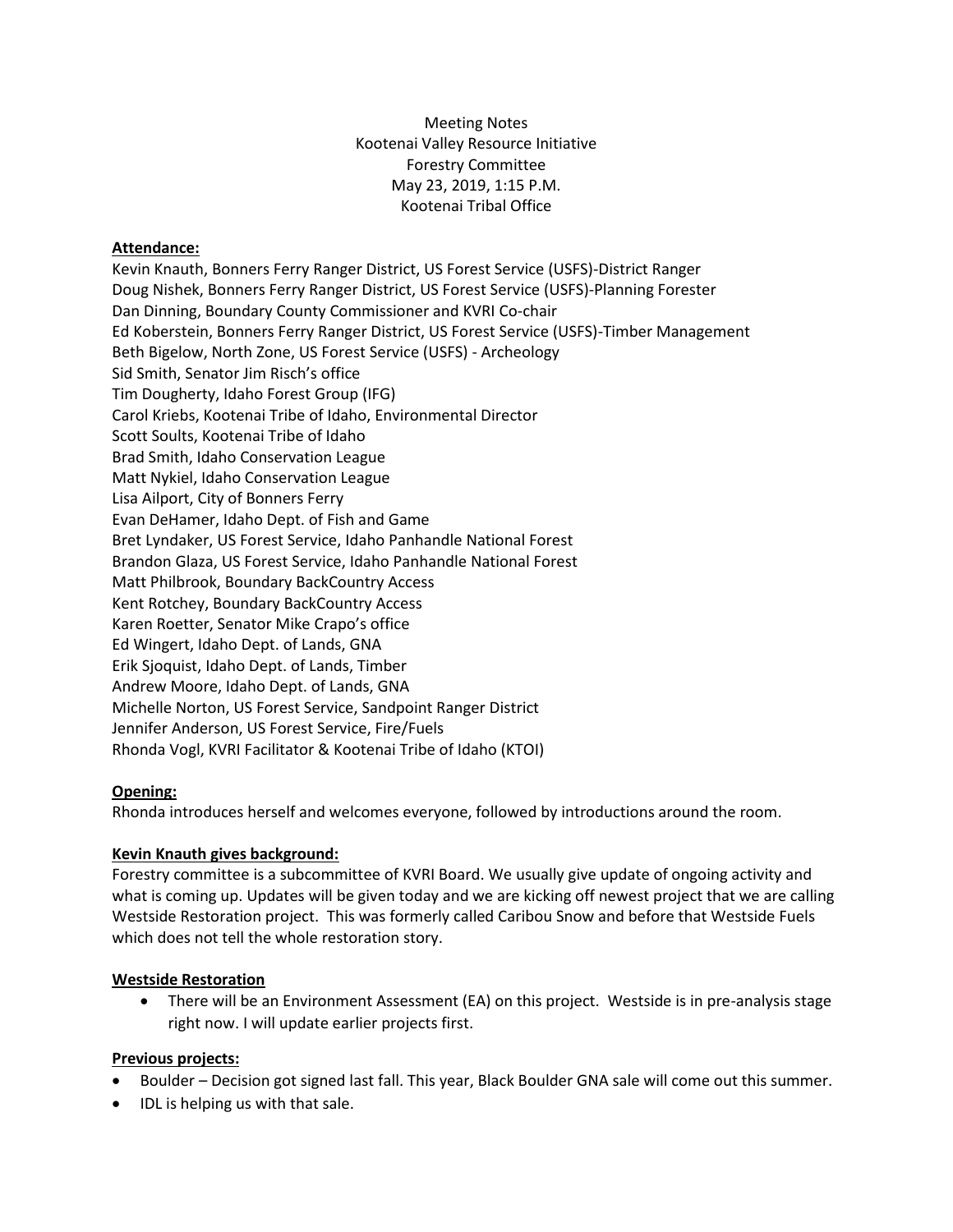- Camp Robin Camp Stew project, Stewardship Sale, Camp Dawson project. Stewardship sales will have other types of activities – can pay for them this way, like trading stumpage value for work. Near end of summer, we will rollout.
- $\bullet$  1<sup>st</sup> quarter October and beyond, looking at Robin Hood timber sale which is a traditional sale.
- Boulder Dash timber sale, out of Boulder project.
- North Star Stew next summer, another Stewardship sale.
- Volume estimates: 17 mmbf and next year is 33 mmbf in FY20

## **New Project– Westside Restoration Project**

- Schedule-wise we are looking at  $3^{rd}$  quarter FY 21 for Decision and sales come out beginning the same year.
- Scoping timeline we will talk about today.

Front end work first. Look for opportunities for what we have to do. Then scoping and public feedback. Next is the NEPA phase.

## **Doug Nishek discusses Westside Restoration Project, using Google Earth:**

- Doug discusses Myrtle fire in 2003.
- This is a city water source.
- We are staying on theme to reduce fuels and risk to watershed. Fires usually come from the south, in this area.
- The Sundance fire (1967) burned through the Caribou Creek drainage also. Need to reduce the fuels as much as we can.
- Proactive approach. Three drainages, not just one. What ecosystem elements are functioning and which are broken?
- Big project area loop core is about drinking water. Also, landscape restoration.
- Disturbances in past have been roads, logging, Sundance fire.
- Working around wildlife protection measures, checkerboard ownerships will be challenging.
- What is the potential in that project area for various resources? We want to solicit comments and ideas from the community.
- What can we do better? What is our community vision for this area? We are here for ideas.
- Some areas will be burn only since we can't get there.
- Maybe there will be some recreational opportunities.

# **Ed Koberstein describes project area in blue outline:**

- Myrtle, Snow and Caribou drainages. Bottom corner of map, we included around Dodge Peak, White Mountain. Since we're in that area, we should include. WUI boundary is adjacent to private ownership. Purple and pink are commercial veg opportunities. A lot of focus in this area since we haven't been there for so long due to the 1967 Sundance fire.
- As to Sundance fire area early seral stands are approaching high density. Showing both state ownership and private ownership. Shaded sections show recent state endowment areas as provided by IDL. It can be confusing with all the overlays.
- Chances for commercial thinning opportunities and we found several: three thousand acres of past harvest, late 50s to 90s, so these are chances for thinning.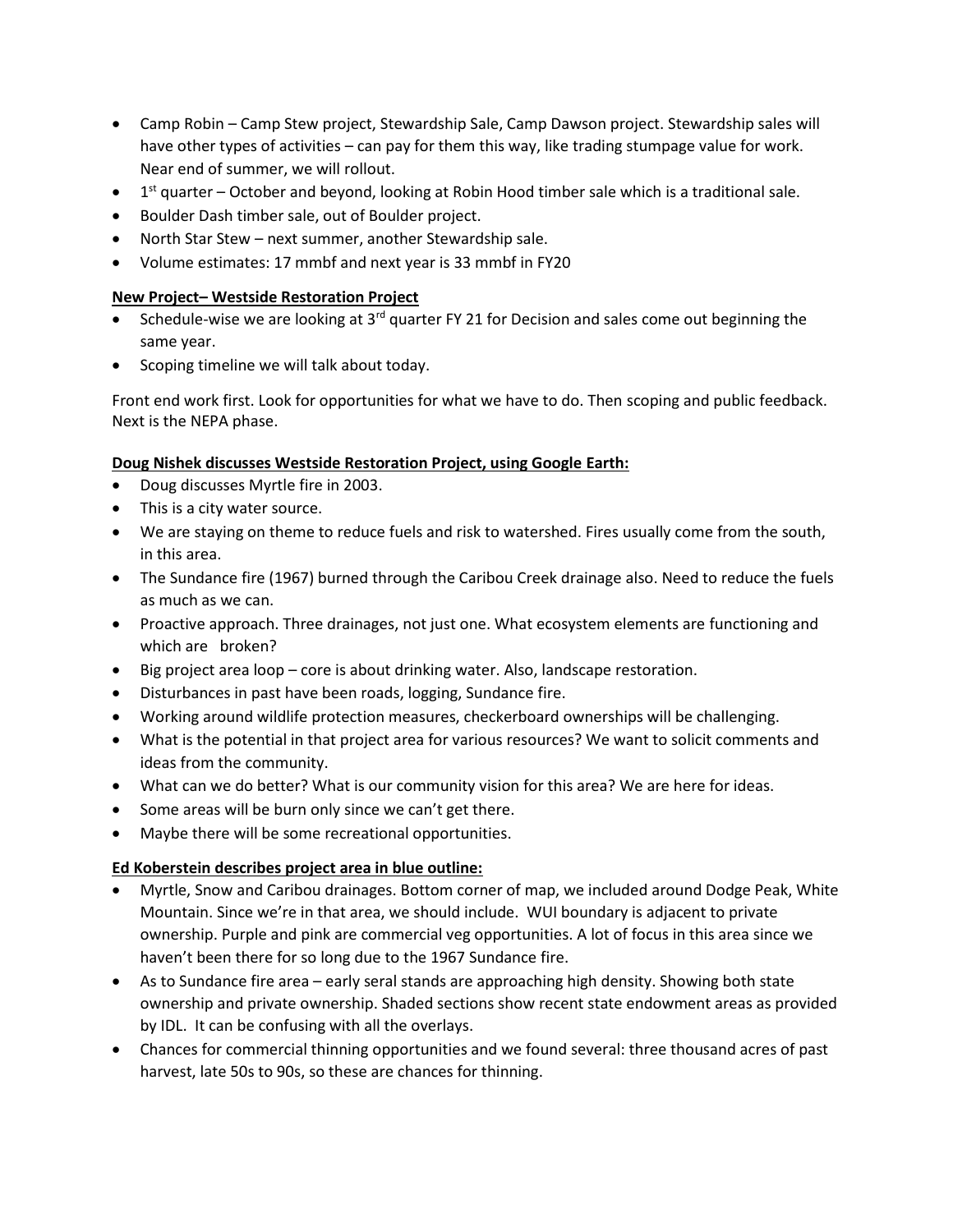- Caribou burned intensely with Sundance Fire. Around 7,000 acres of potential thinning opportunities.
- Conceptual at this time, not ground-truthed. Some helicopter opportunities, also, which we will talk about. Risk in terms of fire hazards are there. Lots of hazardous fuels adjacent to private lands. That face does not have good access. Difficult terrain.
- Discussion as to helicopter availability, subsidizing. It is a question of can they operate in winter? They are all on fires in summer
- Three drainages: northern third of area is Myrtle Creek drainage which is Bonners Ferry Municipal watershed. Bottom 25% is Caribou area. Southwest prevailing winds push fire right towards Bonners Ferry.
- No veg activity has been done in Caribou Creek area for over 50 years. Stand conditions are overstocked.
- Further discussion Stands are too thick to use fire along the face, a lot of risk there.
- There are backcountry areas also. Burton Ridge and along divide toward Roman Nose and Two Mouth Lakes – as to how MA5 relates to the watershed – different criteria. Currently we do not have commercial areas identified in MA5.
- Are there general forest areas up there? This is newest MA5 area map.
- WUI boundary has just been amended but not final step. Converts and takes in Pack River. Homes up there that are in Boundary Co.
- Grizzly bear area also to be considered.
- Small piece proposed in MA5 by Dodge Peak sliver of it going into Pack River drainage.
- Can show old growth as well. Includes both dry and moist site old growth. Myrtle Creek drainage, face of Burton.
- As to white bark pine restoration, looking at opportunities.
- No Recreation trails link for display yet. Pat Hart has list.
- Group discussion on Two Mouths lakes; the trailhead is on company ground so we are looking at ROW or relocate trail to public ground. Same with Snow Falls trail as some is on private land. Fix trail heads, new signs.
- Group discussions on revamping Roman Nose area and parking lot, signs, warming hut and ATV incursion – need to get a handle on that. Revamp snowmobile and Nordic trail area. People used to plow out and groom and then we lost funding. That was in the 90s.

# **Group Discussions**

- Group discussion on Two Mouth, as it starts on Hancock and was logged; half trail is clear cut so we should reroute. Tie into Harrison maybe? Same is true of Myrtle Peak, to try to get off Hancock and up to Myrtle. Pat has lots of ideas too - at least obtaining easements. Contract as a stewardship to get money to pay? Hancock may not even need that road. But it changes user experience even with easement. Two Mouth piece of trail on private road system is a mess and is not the same experience.
- Discussions as to change in roadless and access now in another area….part of project was to come back in and reburn undergrowth in lower Myrtle drainage. Some planting got done too. Need to figure out how to approach.
- As to Myrtle fire Dan speaks to what happened, city water source and water tasted bad after that fire. Need to protect that from occurring again. Old growth improvement – keep big trees.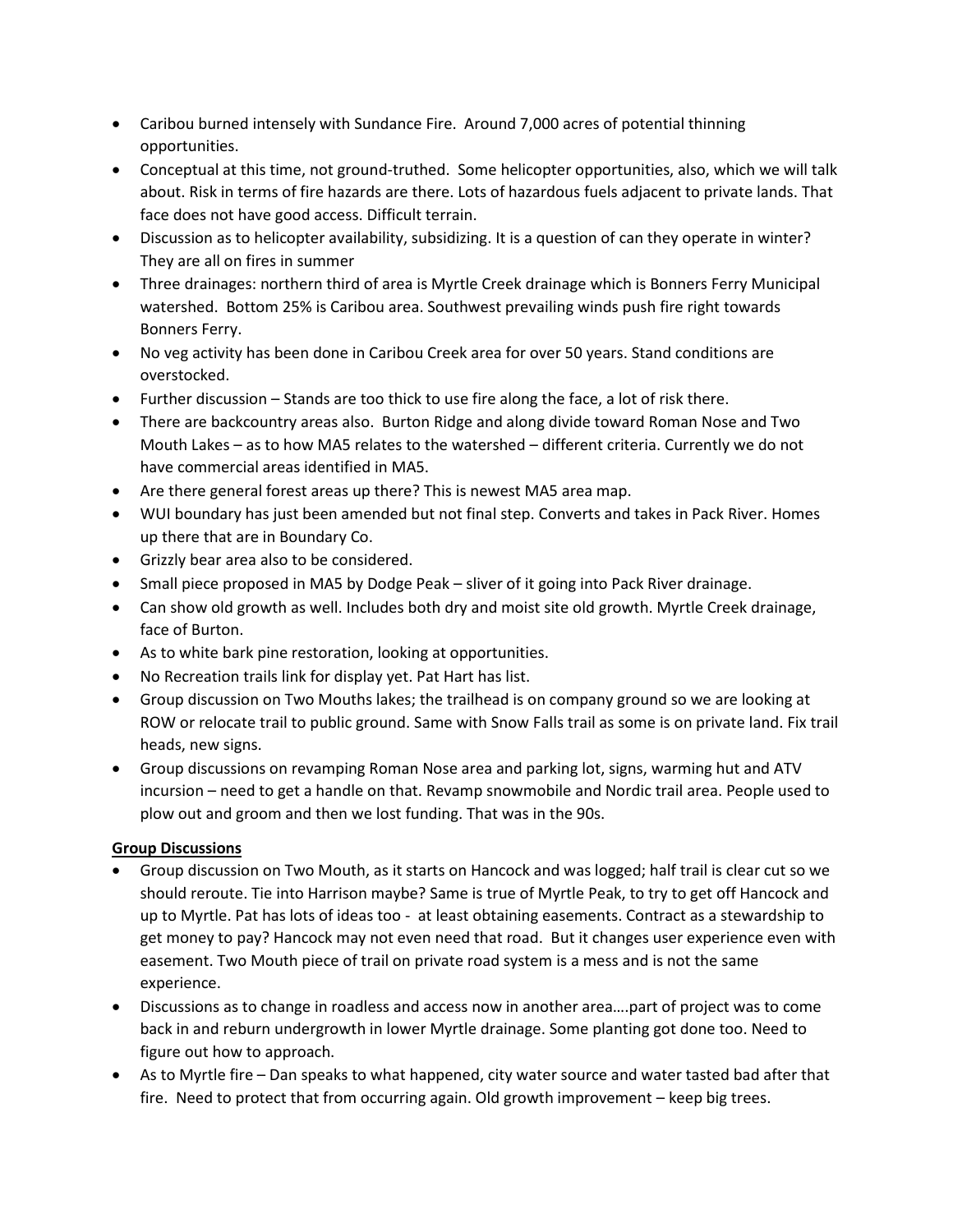- Group input as to wanting a warming hut on Roman Nose off main road system. Same with Burton. If we could get in new road, maintain for ATV and snowmobile access. Some are not USFS roads.
- There will be a road maintenance component to this project as we move forward.
- Will do a transportation analysis and crunch numbers within the BMU

# **Dan Dinning speaks as to Shared Stewardship and IFRP:**

- Rhonda, Ron Abraham and Dan went to this conference which was about Shared Stewardship. This project fits right in with the concept of Shared Stewardship, with Federal, State and private ownership. An example was given of a 100k acre area. Treatment in that area should look at a fuels reduction and fire protection standpoint. With this project, we have stumbled into this exact scenario. Further comments on Shared Stewardship. I would like to coordinate more. As to Molpus Hancock ground and coordinating with that. Let's see what we are dealing with from a fuels perspective. Also, at the IFRP conference, they spoke of only treating 40,000 acres. Anything under that does no good. Start pulling in state, private and federal and we can do some real good for the watersheds.
- Further discussion of Shared Stewardship. IDL will get more information for Forestry Committee on Molpus Hancock.
- As to Myrtle it is fish bearing. Set back is 150 feet from non-fish bearing and 300 feet from fish bearing. Classification is important as well as the fact that it is a municipal watershed.
- As to roadless in Myrtle project in the past, we were limited but there were tradeoffs.
- Lisa Ailport gives City of Bonners Ferry perspective. We want to protect our water source. I will share that the city is working on investing in another water source. Have dug a well in city limits. By this fall, we should have a back-up and use it most of the time so we can diversify our water sources.
- Kevin next steps our specialists are looking at this polygon/project area, and will plan field surveys and data collection and trail flagging this summer. Imperative that folks put their heads together soon so we can include anything that you bring up. We can come back in 30 days or you can stop by the office. Maybe we can get some things identified. We will bring before the Forestry meeting before scoping. Field trip planned for July 11<sup>th</sup> for the team for USFS.

We can meet again to discuss ideas and see if we (KVRI) need to go out on a field trip. And we can get our trail and recreation folks here too. Hopefully in next 30 days we can get some ideas.

### **OSV winter travel plan**

- This is a separate plan. We can analyze and never construct it. Putting a warming hut in and then USFS wanting to take it out. So, winter travel planning will identify the areas that are open. If a warming hut is part of it, then that gets considered in this restoration project. Project may complement the winter travel plan.
- Discussion as to parking at Highland Flats Snowmobile parking lot not big enough. What's there is the total ownership of what the County has there. County has used up all space – bathrooms, parking, etc.
- Group discussion had on going up that hill on Roman Nose; it crosses private lands and other owners and we have an agreement in place, with the state, now. When we look at people moving into Snow and Myrtle…futile effort.
- Discussion as to how many go up to Roman Nose on the weekend. Can park at Ruby but that doesn't handle a lot. Landowners mad since we park on side of road. Then Falls Creek also. No grooming but